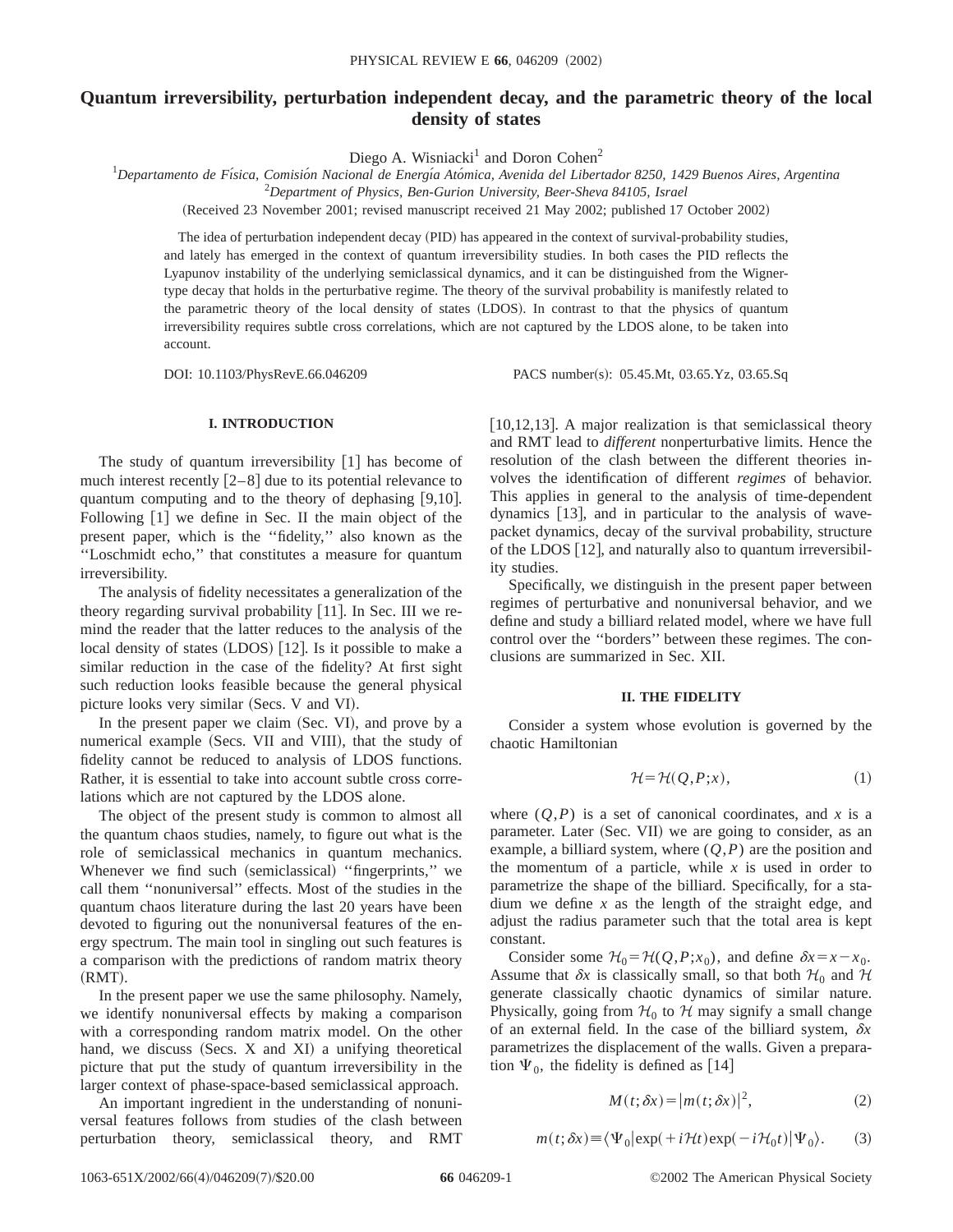If  $\Psi_0$  is an eigenstate  $|E_0\rangle$  of  $\mathcal{H}_0$ , then  $M(t;\delta x)$  is equal to the survival probability  $P(t; \delta x)$ , which is defined as

$$
P(t; \delta x) = |c(t; \delta x)|^2, \tag{4}
$$

$$
c(t; \delta x) \equiv \langle E_0 | \exp(-i\mathcal{H}t) | E_0 \rangle.
$$
 (5)

In the general case the preparation  $\Psi_0$  does *not* have to be an eigenstate of  $\mathcal{H}_0$ . To be specific one assumes that  $\Psi_0$  is a Gaussian wave packet. It is now possible to define a different type of survival probability as follows:

$$
P(t; \text{wpk}) = |c(t; \text{wpk})|^2, \tag{6}
$$

$$
c(t; \text{wpk}) \equiv \langle \Psi_0 | \exp(-i\mathcal{H}t) | \Psi_0 \rangle. \tag{7}
$$

We assume that  $\delta x$  is small enough so that we do not have to distinguish between  $H$  and  $H_0$  in the latter definition.

One may regard  $\Psi_0$  as an eigenstate of some preparation Hamiltonian  $\mathcal{H}_{wpk}$ . Specifically, if  $\Psi_0$  is a Gaussian wave packet, then it is the ground state of a Hamiltonian of the type  $(P-P_0)^2+(Q-Q_0)^2$  that differs enormously from H. Thus we have in the general case the following three Hamiltonians:

- (i) The preparation Hamiltonian  $\mathcal{H}_{\text{wpk}}$ .
- (ii) The unperturbed evolution Hamiltonian  $\mathcal{H}_0$ .
- (iii) The perturbed evolution Hamiltonian  $H$ .

Above we have distinguished between two cases: the relatively simple case where  $\mathcal{H}_{wpk} = \mathcal{H}_0$  and the more general case, where we assume that the difference  $\|\mathcal{H}_{wpk}-\mathcal{H}_{0}\|$  is in fact much larger compared with the perturbation  $\|\mathcal{H}-\mathcal{H}_0\|$ . The strength of the perturbation is controlled by the parameter  $\delta x$ .

#### **III. THE LDOS FUNCTIONS**

Consider first the special case where  $\mathcal{H}_{wpk} = \mathcal{H}_0$ . In such case the fidelity amplitude  $m(t; \delta x)$  is just the Fourier transform of the local density of states (LDOS),

$$
\rho(\omega;\delta x) = \sum_{n} |\langle n(x)|E_0 \rangle|^2 \delta(\omega - [E_n(x) - E_0]). \quad (8)
$$

For technical reasons, we would like to assume that there is an implicit average over the reference state  $|E_0\rangle$ . This will enable a meaningful comparison with the more general case which is discussed below.

In the general case, where  $\mathcal{H}_{wpk} \neq \mathcal{H}_0$ , one should recognize the need in defining an additional LDOS function,

$$
\rho(\omega; \text{wpk}) = \sum_{n} |\langle n | \Psi_0 \rangle|^2 \delta(\omega - (E_n - E_0)). \tag{9}
$$

In this context  $E_0$  is consistently redefined as the mean energy of the wave packet. Recall again that  $\delta x$  is assumed to be small enough, so that we do not have to distinguish between  $H$  and  $H_0$  in the latter definition.

The Fourier transform of  $\rho(\omega;wpk)$  is equal (up to a phase factor) to the survival amplitude  $c(t;wpk)$  of the wave packet. The physics of  $c(t;wpk)$  is assumed to be of "semi-



FIG. 1. (a) The decay of  $M(t; \delta x)$  in the MBH case. (b) The same for the randomized MBH (RMBH). We use dimensionless units of time that correspond to a stadium billiard with straight edge  $x_0=1$ , a particle with mass  $m=1/2$ , the wave number  $k \sim 50$ , and  $\hbar=1$ . The values of the perturbation strength are (from the top curve to bottom)  $\delta x = 0.0125 * i$  with  $i = 1, \ldots, 11$ .

classical'' type. We shall define what we mean by semiclassical later on. The same notion is going to be used regarding  $c(t; \delta x)$  if the perturbation ( $\delta x$ ) is large enough.

# **IV. DEFINITIONS OF**  $\Gamma$  **AND**  $\gamma$

In this paper we measure the ''width'' of the LDOS of Eq.  $(8)$  in energy units [14], and denote it by  $\Gamma(\delta x)$ . A practical numerical definition of  $\Gamma(\delta x)$  is as the width of the central region that contains 70% of the probability. This corresponds to the notion of "core width" in [12]. If  $\delta x$  is not too large (see the definition of the "Wigner regime" in the next section), one observes that

$$
\Gamma(\delta x) \propto \delta x^{2/(1+g)}.\tag{10}
$$

The value  $g \sim 0$  applies for strong chaos [12,16], and it is the same as in Wigner's random matrix theory  $(RMT)$  [15]. In general (e.g., see the Appendix) we can have  $0 < g < 1$ . In fact, the value  $g \sim 1$  applies to our numerical model, which will be defined in Sec. VII.

The decay rate of either the fidelity or of the survival probability (depending on the context) is denoted by  $\gamma(\delta x)$ . The semiclassical value of the decay rate, which is determined via a ''wave-packet dynamics'' phase-space picture [11], is denoted by  $\gamma_{\text{scl}}$ . The Lyapunov exponent is denoted by  $\gamma_{\text{cl}}$ .

In order to determine  $\gamma(\delta x)$  numerically one should plot  $M(t; \delta x)$  against *t*, for a range of  $\delta x$  values. In Sec. VII we are going to define some model Hamiltonians for which we have done simulations. These are called the linearized billiard Hamiltonian (LBH), the randomized version of LBH (RLBH), the modified billiard Hamiltonian (MBH), and the randomized version of MBH (RMBH).

Figure  $1(a)$  displays the results of the MBH simulations. We see that the MBH decay is well approximated by exponential function  $[Fig. 1(a)]$ . The dependence of the decay rate  $\gamma_{MBH}$  on  $\delta x$  is presented in Fig. 2. The RMBH decay [Fig.  $1(b)$ ] is badly approximated by exponential function, but in order to make a comparison we still fit it to exponential. This is done in order to have a quantitative measure for the decay time. Thus we have also  $\gamma_{\rm RMBH}(\delta x)$ .

In Fig. 2 we also plot the LDOS width  $\Gamma(\delta x)$  as a function of  $\delta x$  for the two models. As far as  $\Gamma(\delta x)$  is concerned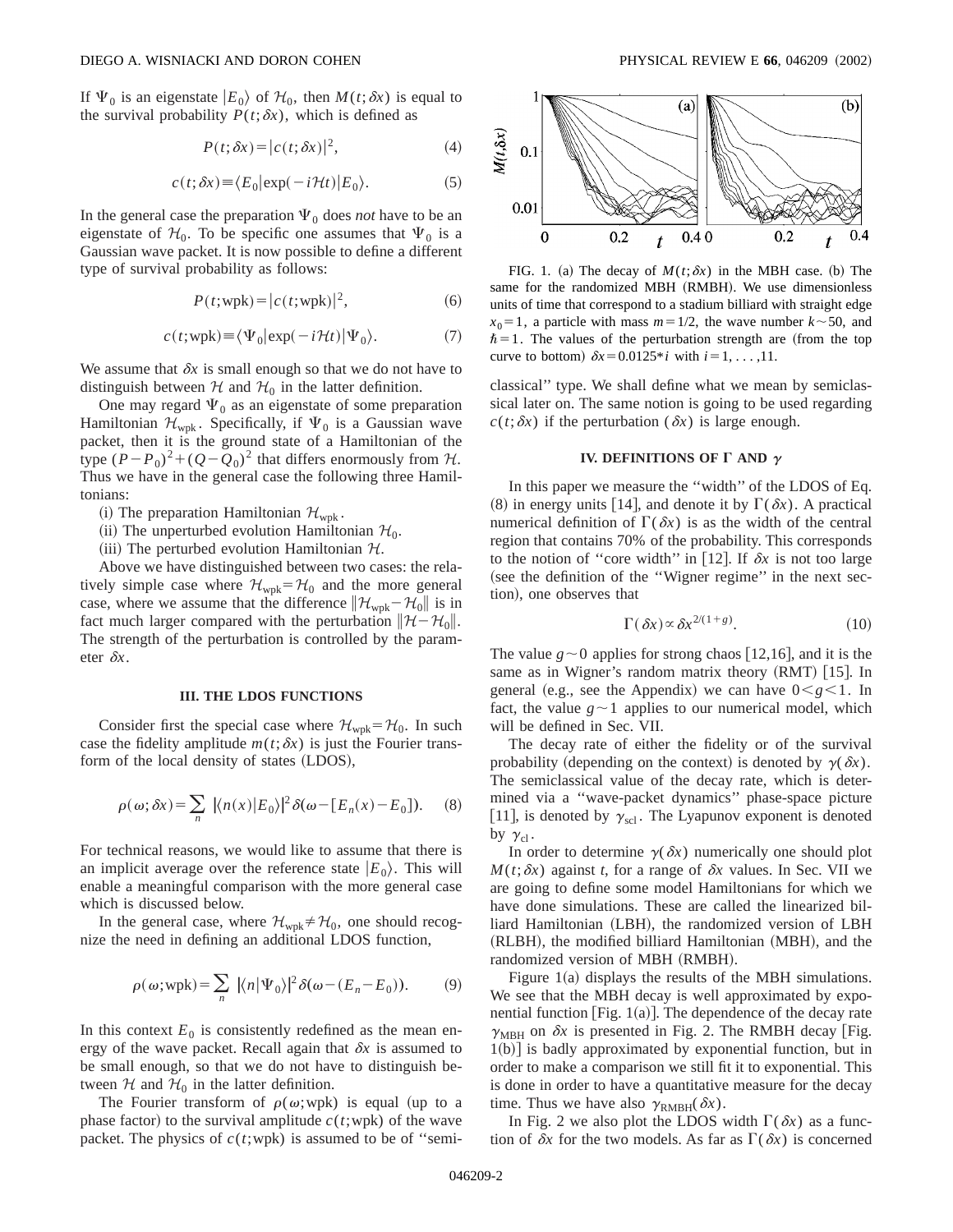

FIG. 2. The LDOS width  $\Gamma$  and the decay constant  $\gamma$  from the MBH/RMBH simulations. The dotted line is the classical Lyapunov exponent. The inset is  $\Gamma$  in the LBH/RLBH case.

the two models are practically indistinguishable. The inset contains plots of  $\Gamma(\delta x)$  for the other two models (LBH, RLBH). In later sections we shall discuss the significance of the observed numerical results.

### **V. THE DECAY OF**  $P(t; \delta x)$

The theory of the survival amplitude is on firm grounds thanks to the fact that it is the Fourier transform of the LDOS. According to [12] there are three generic  $\delta x$  regimes of behavior:

- $(i)$  The standard perturbative regime.
- (ii) The Wigner (or Fermi golden rule) regime.
- (iii) The nonuniversal (semiclassical) regime.

In the standard perturbative regime ( $\delta x \leq \delta x_c$ ) the LDOS function Eq.  $(8)$  is predominantly a Kronecker delta. This characterization constitutes a *definition* of this regime. For an estimate of  $\delta x_c$  in the case of billiards see the Appendix. The survival amplitude is obtained via a Fourier transform of the Kronecker delta dominated LDOS function. This leads to a nonaveraged  $m(t; \delta x)$  that does not decay. On the other hand, the  $E_0$  averaged  $m(t; \delta x)$  has a Gaussian decay. The latter follows from the observation  $[1]$  that the first order correction  $E_0(x) - E_0(x_0)$  has typically a Gaussian distribution.

For intermediate values of  $\delta x$  the decay of  $P(t; \delta x)$  is typically of exponential type with

$$
\gamma = \Gamma(\delta x) / \hbar. \tag{11}
$$

This is known as Wigner-type (or as Fermi golden rule) decay. It is a reflection of the Lorentzian-like line shape of the LDOS function. However, for large  $\delta x$  we get into a nonuniversal (semiclassical) regime, where we can apply the "wave-packet dynamics" picture of  $[11]$ . Thus we find a semiclassical decay with

$$
\gamma = \gamma_{\text{scl}}.\tag{12}
$$

The Wigner regime, where Eq.  $(11)$  holds, is determined  $|12|$ by the condition

$$
\Gamma(\delta x) \ll \hbar \gamma_{\text{scl}}.
$$
 (13)

This inequality can be rewritten as  $\delta x \leq \delta x_{\text{NU}}$ . The elimination defines a nonuniversal (system specific) parametric scale  $\delta x_{\text{NI}}$ .

In the nonuniversal regime the width of the LDOS is semiclassically determined [12]. In typical cases the width of the LDOS is proportional to the strength of the perturbation, hence

$$
\gamma_{\text{sel}} \propto \delta x. \tag{14}
$$

But in some exceptional cases  $\gamma_{\text{sel}}$  becomes perturbation independent. Specifically, for billiard systems  $1/\gamma_{\text{scl}}$  is roughly equal to the mean time between collisions, so we can write

$$
\gamma_{\rm scl} \approx \gamma_{\rm cl}.\tag{15}
$$

It is important to realize that the perturbation independent decay (PID) of  $c(t; \delta x)$  in billiard systems is a reflection of the  $\delta x$  independence of LDOS function  $\rho(\omega;\delta x)$  in the nonuniversal regime. See  $[16]$  for a numerical study.

### **VI. THE DECAY OF**  $M(t; \delta x)$

A mature theory of fidelity is still lacking. However, it has been realized in  $[3,4]$  that the same physical picture as in [12] arises: For very small  $\delta x$  we have Gaussian decay (which corresponds to the  $E_0$  averaged decay of the survival amplitude). For intermediate values of  $\delta x$  we have Wignertype decay with  $\gamma=\Gamma(\delta x)/\hbar$ . For large  $\delta x$  we enter into the semiclassical regime where one finds ''Lyapunov decay'' [25] with  $\gamma \approx \gamma_{\text{sel}} \approx \gamma_{\text{cl}}$ .

In complete analogy with the case of survival probability studies we can define [via Eq.  $(13)$ ] an analogous parametric scale [3] that will be denoted by  $\delta x_{\text{NUD}}$ . The semiclassical value ( $\gamma_{\text{sel}}$ ) of  $\gamma$  is not necessarily the same for  $P(t;\delta x)$  and for  $M(t; \delta x)$ . Therefore in general  $\delta x_{NU}$  and  $\delta x_{NUD}$  are not necessarily identical.

For a simple shaped billiard system the  $\gamma_{\text{sel}}$  of the survival probability, the  $\gamma_{\text{scl}}$  of the fidelity, and the Lyapunov exponent  $\gamma_{cl}$  are all equal to the inverse of the mean collision time. The perturbation parameter  $\delta x$  is defined as the displacement of the billiard wall. In the Appendix we derive the following result:

$$
\delta x_{\text{NUD}} \sim \delta x_{\text{NU}} \sim 2\,\pi/k,\tag{16}
$$

where  $2\pi/k$  is the de Broglie wavelength of a particle with mass *m*, corresponding to the kinetic energy  $E_0$  $= (\hbar k)^2/2m$ . These results hold for a hard walled billiard.

In the following we want to demonstrate the distinction between  $\delta x_{\text{NUD}}$  and  $\delta x_{\text{NU}}$ . Therefore we consider a modified billiard Hamiltonian (MBH) for which

$$
\delta x_{\text{NUD}} \ll \delta x_{\text{NU}}.\tag{17}
$$

The above inequality reflects the general case, in which the  $\gamma_{\text{sel}}$  of  $M(t; \delta x)$  is different (smaller) from the  $\gamma_{\text{sel}}$  of  $P(t;\delta x)$ .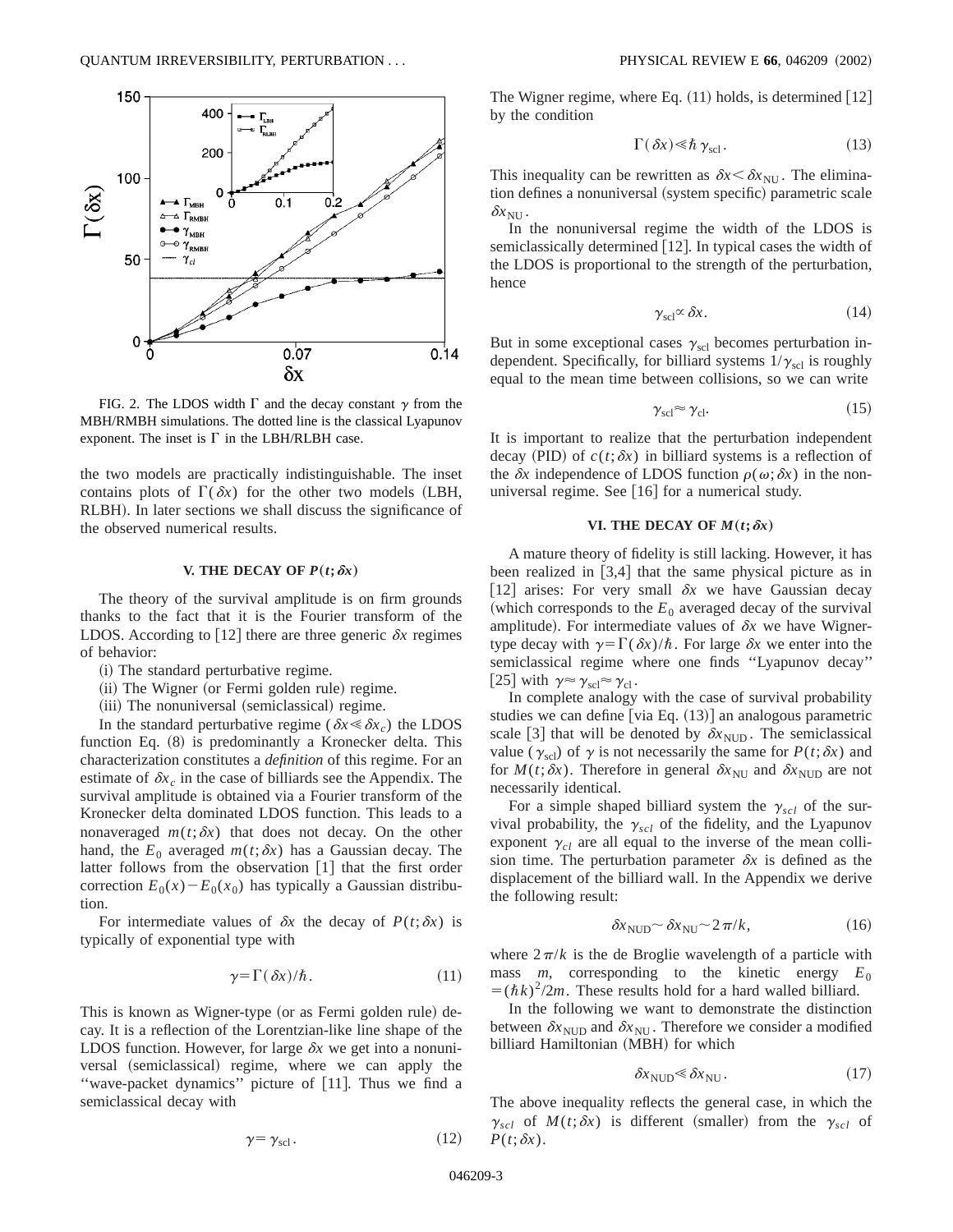The fact that  $P(t;\delta x)$  is a special case of  $M(t;\delta x)$ , and the fact that similar ideas (semiclassical decay versus Wigner-type decay) have emerged in the latter case, naturally suggests that the same physics is concerned. If it were really the ''same physics,'' it would imply that the main features of  $M(t; \delta x)$  are determined by a simple-minded theory that involves the LDOS function  $\rho(\omega;\delta x)$  in some combination with the LDOS function  $\rho(\omega;wpk)$ . It is the purpose of the following sections to demonstrate that a simple-minded theory is not enough. The semiclassical PID in the case of  $M(t; \delta x)$  necessitates a nontrivial extension of the LDOS parametric theory.

# **VII. DEFINITION OF THE MODEL**

Our model Hamiltonian is the linearized billiard Hamiltonian  $(LBH)$  of a stadium system  $[7]$ . It can be written as

$$
\mathcal{H} = \mathbf{E} + \delta x \mathbf{B}.\tag{18}
$$

Here **E** is the ordered diagonal matrix  $\{E_n(x_0)\}\$ . The eigenenergies of the quarter stadium billiard, with straight edge  $x_0 = 1$ , have been determined numerically. The perturbation due to  $\delta x$  deformation is represented by the matrix **B**. Also this matrix has been determined numerically as explained in  $[7]$ .

In the following numerical study we have considered not the LBH, but rather a modified billiard Hamiltonian (MBH), which is obtained from the LBH by the replacement

$$
\mathbf{B}_{nm} \mapsto G(n-m) \times \mathbf{B}_{nm},\tag{19}
$$

where  $G(n-m)$  is a Gaussian cutoff function. This corresponds physically to having soft walls (for an explanation of this point see Appendix J of  $[17]$ . It is important to realize that the "exact" physical interpretation of either the LBH (as an approximation for the billiard Hamiltonian), or the MBH  $\alpha$  as a soft wall version of the LBH), is of no importance for the following. The LBH and the MBH are both mathematically ''legitimate'' Hamiltonians.

In the next section we explain the numerical strategy which we use in order to prove our main point. This incorporates the random matrix theory (RMT) strategy which has been applied in [18] in order to demonstrate that the semiclassical theory and RMT lead to *different nonperturbative limits*. The randomized LBH (RLBH) is obtained by sign randomization of the off-diagonal elements of the **B** matrix:

$$
\mathbf{B}_{nm} \mapsto \pm \mathbf{B}_{nm} \quad \text{(random sign)}.\tag{20}
$$

The randomized MBH (RMBH) is similarly defined. The purpose in making a comparison with a ''randomized'' Hamiltonian is the ability to distinguish between universal and nonuniversal effects. Making such a distinction is a central theme in the ''quantum chaos'' literature. Usually such ''comparisons'' are made in the context of spectral statistics analysis, while here, following  $[18]$  we are doing this comparison in the context of quantum dynamics analysis.

# **VIII. THE NUMERICAL STUDY**

The first step of the numerics is to calculate the width  $\Gamma(\delta x)$  of the LDOS function  $\rho(\omega;\delta x)$ . We know from previous studies  $[12,16]$  that for a hard-walled billiard system  $\Gamma(\delta x)$  shows semiclassical saturation for  $\delta x > \delta x_{\text{NU}}$ , where  $\delta x_{\text{NU}}$  roughly is equal to the de Broglie wavelength [Eq.  $(16)$ ]. This implies PID for the survival probability. With the  $LBH$  we still see (inset of Fig. 2) the reminisces of this saturation. Note that  $k \sim 50$  and hence  $\delta x_{\text{NU}} \sim 0.1$ . In contrast to that, with the RLBH there is no indication for saturation. This implies that nontrivial correlations of off-diagonal elements play an essential role in the parametric evolution of the LDOS. (See  $[19]$  regarding terminology.)

By *modifying* the billiard Hamiltonian we are able to construct an artificial model Hamiltonian (MBH) where the two parametric scales are well separated ( $\delta x_{\text{NUD}} \leq \delta x_{\text{NU}}$ ). Thus within a large intermediate  $\delta x$  range [20] we do not have PID for  $P(t; \delta x)$ , but we still find PID for  $M(t; \delta x)$ . See Fig. 2.

In order to prove that the observed PID is not a trivial reflection of  $\rho(\omega; wpk)$  we have defined the associated "randomized'' Hamiltonian (RMBH). The LDOS functions  $(8)$ and (9) are practically *not* affected by the sign-randomization procedure: the sign-randomization procedure has almost no effect on  $\Gamma(\delta x)$ . In spite of this fact we find that the previously observed PID of  $M(t; \delta x)$  goes away: we see (Fig. 2) that for the MBH there is no longer PID in the relevant  $\delta x$ range  $[20]$ . This indicates that the PID was of semiclassical ''off-diagonal'' origin.

We see that both qualitatively and quantitatively the signrandomization procedure has a big effect on  $M(t; \delta x)$ . Therefore, we must conclude that the correlations of the offdiagonal terms is still important for the physics of  $M(t; \delta x)$ . This holds in spite of the fact that the *same* off-diagonal correlations are not important for the LDOS structure. This implies that the theory of  $M(t; \delta x)$  necessitates a nontrivial extension of the parametric LDOS theory.

# **IX. THE SIMPLE-MINDED THEORY**

The purpose of the present section is to explain what type of ''fidelity physics'' can be obtained if we do not take nonuniversal (semiclassical) features of the dynamics into account. Such theory is expected to be valid in case of RMT models. Let  $\rho_{eff}(\omega;\delta x)$  be the Fourier transform of  $m(t; \delta x)$ . It can be written as

$$
\rho_{\text{eff}}(\omega;\delta x) = \sum_{\omega'} f(\omega') \,\delta(\omega - \omega'),\tag{21}
$$

where the summation is over energy differences  $\omega'$  $= [E_n(x) - E_m(x_0)]$ , and  $f(\omega')$  is a product of the overlaps  $\langle n(x)|m(x_0)\rangle$ , and  $\langle m(x_0)|\Psi_0\rangle$  and  $\langle \Psi_0|n(x)\rangle$ . It is clear that  $f(\omega')$  satisfies the sum rule  $\sum_{\omega} f(\omega) = 1$ . On the other hand, if the number of principle components (participation ratio) of the LDOS is *N*, then the sum over  $|f(\omega)|$  gives  $N^{1/2}$ . Thus we conclude that  $f(\omega)$  should have randomlike phase (or randomlike sign) character. Therefore, if we ignore the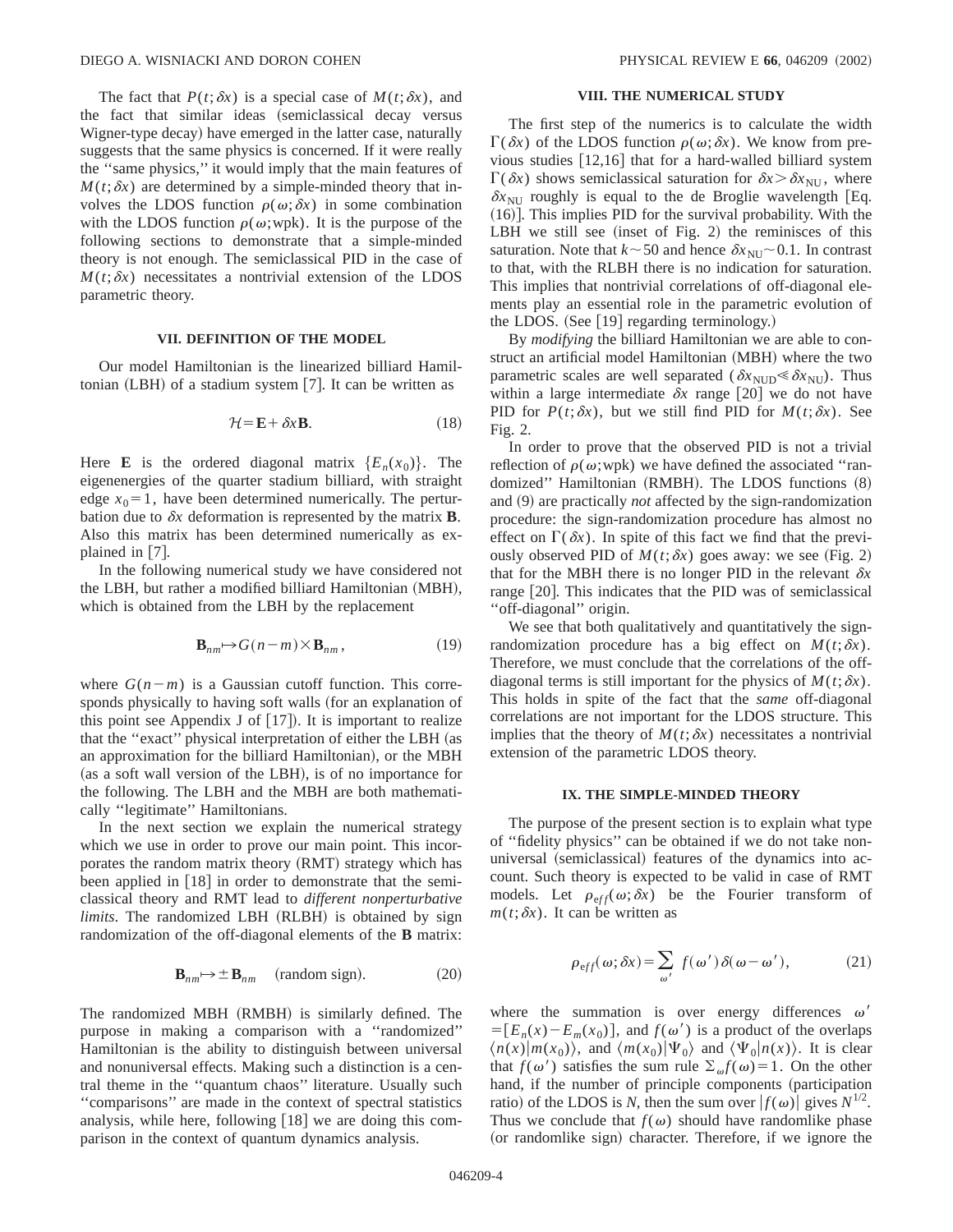system specific features, we can regard  $f(\omega)$  as the Fourier components of a noisy signal. These Fourier components satisfy

$$
\langle f(\omega) \rangle = 0,\tag{22}
$$

$$
\langle |f(\omega)|^2 \rangle = \tilde{\rho}(\omega; \text{wpk}) \times \rho(\omega; \delta x), \tag{23}
$$

where  $\tilde{\rho}$  is, up to normalization, the autoconvolution of  $\rho(\omega;$  wpk), and therefore is equal to the Fourier transform of *P*(*t*;wpk), and has roughly the same width as  $\rho(\omega; wpk)$ .

It is worth noticing that for the Lorentzian line shape, which in general is not necessarily the case, Eq.  $(23)$  implies that  $m(t)$  is characterized by exponential correlations with decay constant  $\Gamma/2$ . This leads to the decay constant  $\Gamma$  for *M*(*t*). The deviation of  $\gamma(\delta x)$  from  $\Gamma(\delta x)$  in the MBH case cannot be explained by Eq.  $(23)$ , since the latter does not distinguish between the MBH model and the associated RMBH model. In order to explain the PID in the MBH case it is essential to take into account the nonuniversal (semiclassical) features of the dynamics.

# **X. THE SEMICLASSICAL THEORY FOR**  $P(t)$

The semiclassical theory of the survival probability is described within the framework of wave-packet dynamics in Ref. [11]. The short time decay of  $c(t;wpk)$  reflects the loss of the overlap between the initial and the evolving wave packets. On the other hand, due to the (inevitable) proximity to periodic orbits, the survival amplitude  $c(t;$ wpk) has recurrences. However, because of the (transverse) instability of the classical motion these recurrences are not complete. Consequently the long-time decay may be characterized by the Lyapunov exponent  $\gamma_{cl}$ . Possibly, this "Lyapunov decay" is the simplest example for PID. It is PID because the size of the perturbation ( $\|\mathcal{H}-\mathcal{H}_{\text{wpk}}\|$ ) is not relevant here.

The semiclassical behavior of the survival probability has a reflection in the LDOS structure. A relatively slow "Lyapunov decay" (due to recurrences) implies that the LDOS is "scarred"  $[11]$ . Thus the semiclassical LDOS has a ''landscape'' which is characterized by the energy scale  $\hbar \gamma_{cl}$ . Note that "scarring," in the mesoscopic physics terminology, is called the weak localization effect.

The above semiclassical picture regarding  $c(t;$ wpk) can be extended [12,16,21] to the case of  $c(t; \delta x)$ , provided  $\delta x$  is large enough. In the other limit, where  $\delta x$  is small, we should be able to use perturbation theory in order to predict the decay rate. Thus we have here a *clash* of two possibilities: having Wigner-type decay with  $\gamma=\Gamma(\delta x)/\hbar$ , or having nonuniversal decay (NUD) that reflects the semiclassical wave-packet dynamics.

The crossover from the perturbative to the semiclassical regime can be analyzed  $[12,21]$  by looking on the parametric evolution of  $\rho(\omega;\delta x)$ . Depending on  $\delta x$  the LDOS  $\rho(\omega;\delta x)$ has (in order of increasing perturbation) standard perturbative structure, core-tail (Lorentzian-like) structure, or purely nonperturbative structure [22]. The width  $\Gamma(\delta x)$  of the''core'' defines a ''window'' through which we can view the semiclassical landscape. This landscape is typically characterized by  $\hbar \gamma_{cl}$  features, where  $\gamma_{cl}$  is related to the classical dynamics. As  $\delta x$  becomes larger, this window becomes wider, and eventually some of the semiclassical landscape is exposed. Then we say that the LDOS contains a nonuniversal component [22].

### **XI. THE SEMICLASSICAL THEORY FOR**  $M(t)$

Whereas Lyapunov decay for  $c(t; \delta x)$  is typically a "weak" feature (this is true for generic systems, whereas billiard systems constitute an exception), it is not so for  $m(t; \delta x)$ . By definition the trajectory of the wave packet is reversed, and therefore the short-time decay due to a loss of wave-packet overlap is avoided. As a result the perturbation independent Lyapunov decay becomes a predominant feature (that does not depend on recurrences). This Lyapunov PID has been discussed in  $[2]$ .

It is clear, however, that for small  $\delta x$  we can use perturbation theory in order to predict the decay rate of  $M(t; \delta x)$ . The question that naturally arises, in complete analogy to the  $P(t; \delta x)$  case, is how to determine the border  $\delta x_{\text{NUD}}$  between the perturbative regime (where we have Wigner-type decay) and the semiclassical regime (where we have NUD).

The natural identification of  $\delta x_{\text{NUD}}$  is as the  $\delta x$  for which  $\Gamma(\delta x)$  becomes equal to  $\hbar \gamma_{\text{scl}}$ . How is  $\gamma_{\text{scl}}$  determined? There are two ''mechanisms'' that are responsible for the loss of wave-packet overlap. One is indeed related to the instability of the classical motion, while the other is related to the overall energy width of the wave packet.

The survival probability  $P(t; \delta x)$  can be regarded as a special case of  $M(t; \delta x)$ , where the overall energy width of the wave packet is the predominant limiting factor in the decay. The separation between the energy surfaces of  $H$  and of  $H_0$  is proportional to  $\delta x$ . Consequently we typically have  $\gamma_{\scriptscriptstyle{scl}} \propto \delta x$ .

In the prevailing studies of  $M(t; \delta x)$ , one assumes *wide* Gaussian wave packets. Therefore the separation between the energy surfaces does not play a major role in the semiclassical analysis. Rather it is the instability of the classical motion that is the predominant limiting factor in the decay. Therefore one typically expects to have  $\gamma_{\text{scl}} \approx \gamma_{\text{cl}}$ , which is independent of  $\delta x$ .

#### **XII. CONCLUSIONS**

The above discussed criterion for the identification of the nonuniversal regime is in the spirit of spectral statistics studies [23]. In the latter context it is well known that RMT considerations dominate the sub- $\hbar \gamma_{cl}$  energy scale, while nonuniversal corrections dominate the larger energy scales.

In the present paper we have identified the nonuniversal regime for a billiard related model (MBH). The border between the perturbative regime and the nonuniversal regime in the context of  $P(t; \delta x)$  is  $\delta x_{NU}$ , while in the context of  $M(t; \delta x)$  is  $\delta x_{\text{NUD}}$ .

The parametric scales  $\delta x_{\text{NU}}$  and  $\delta x_{\text{NUD}}$  are similarly defined, but there is an important distinction between them. The first parametric scale marks the exposure of the semiclassical landscape: either that of Eq.  $(8)$  or that of Eq.  $(9)$ .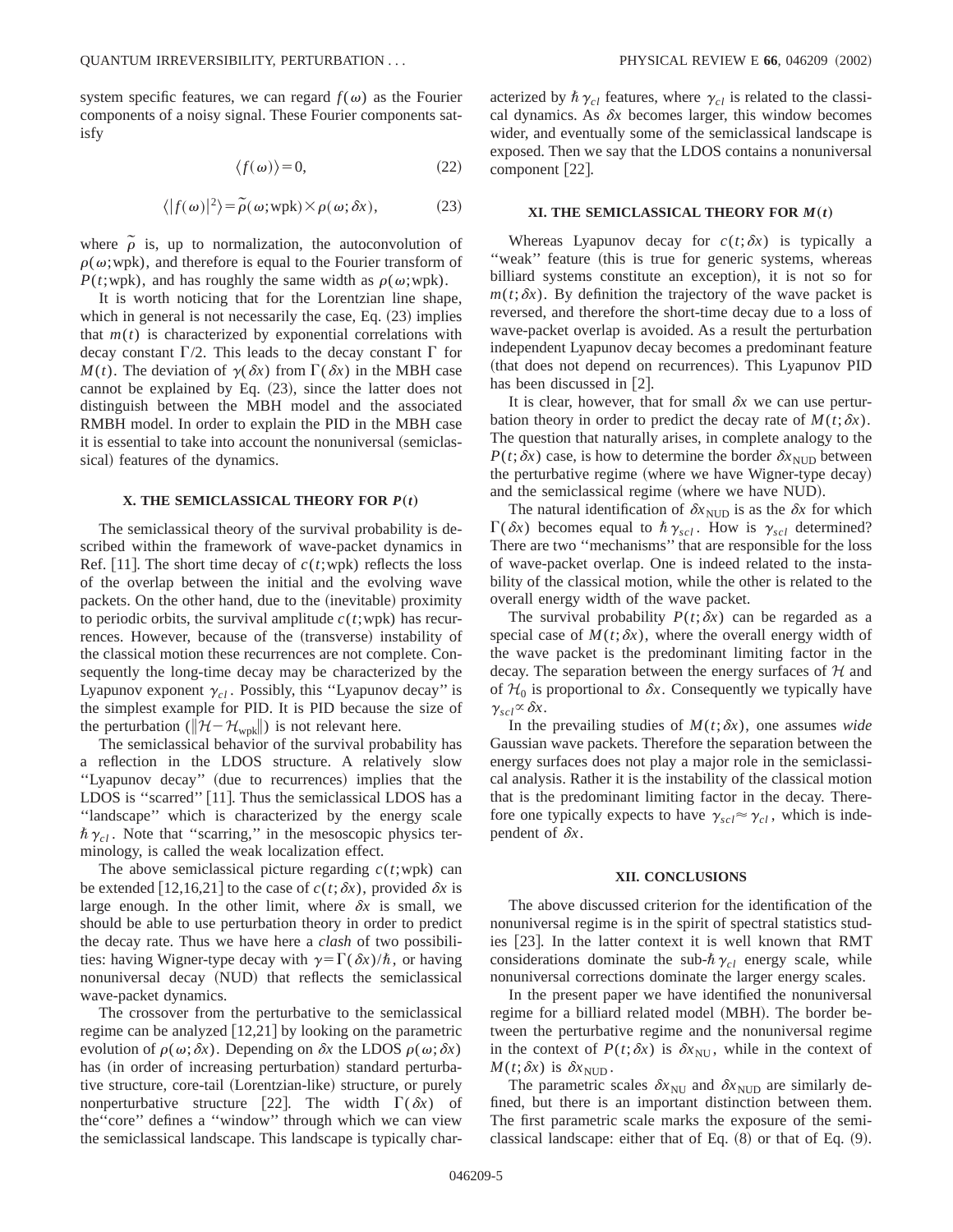The second parametric scale, as proved by our numerical strategy, marks the exposure of cross correlations between the corresponding wave amplitudes.

### **ACKNOWLEDGMENTS**

We thank Tsampikos Kottos and Eduardo Vergini for useful discussions. D.A.W. gratefully acknowledges support by CONICET (Argentina) and research grants from CONICET and ECOS-SeTCIP.

# APPENDIX: THE  $\delta X_{\text{NU}}$  FOR BILLIARDS

The nonuniversal regime for billiard systems has been identified in  $[12,16]$ . Here we would like to complete the missing steps in the generalization of this result. We use the same notations as in  $[12,16]$ .

In the general case  $[16]$  the band profile of the **B** matrix is determined by the semiclassical formula  $[24]$ 

$$
\langle |\mathbf{B}_{nm}|^2 \rangle \approx \frac{\Delta}{2\pi\hbar} \widetilde{C} \bigg( \frac{E_n - E_m}{\hbar} \bigg), \tag{A1}
$$

where  $\Delta \propto 1/k^{d-2}$  is the mean level spacing, *k* is the wave number, and  $d=2$  is the dimensionality of the billiard system. The power spectrum of the motion

$$
\tilde{C}(\omega) = \text{const} \times k^{3+g}/\omega^g \tag{A2}
$$

- $[1]$  A. Peres, Phys. Rev. A  $30$ , 1610  $(1984)$ .
- [2] R.A. Jalabert and H.M. Pastawski, Phys. Rev. Lett. 86, 2490 (2001); F.M. Cucchietti, H.M. Pastawski, and R. Jalabert, Physica A 283, 285 (2000); F.M. Cucchietti, H.M. Pastawski, and D.A. Wisniacki, Phys. Rev. E 65, 045206 (2002); F. Cucchietti, H. Lewenkopf, E.R. Mucciolo, H.M. Pastawski, and R.O. Vallejos, *ibid.* **65**, 046209 (2002).
- [3] Ph. Jacquod, P.G. Silvestrov, and C.W.J. Beenakker, Phys. Rev. E **64**, 055203 (2001).
- $[4]$  G. Benenti and G. Casati, e-print quant-ph/0112060.
- @5# N.R. Cerruti and S. Tomsovic, Phys. Rev. Lett. **88**, 054103  $(2002).$
- [6] T. Prosen, Phys. Rev. E 65, 036208 (2002); T. Prosen and M. Znidaric, e-print quant-ph/0106150.
- [7] D.A. Wisniacki *et al.*, Phys. Rev. E 65, 055206 (2002); For details on the numerics see D.A. Wisniacki and E. Vergini,  $i$ *bid.* **59**, 6579 (1999). Note that we use in this paper the same deformation of the billiard shape, which is effectively achieved by using mixed boundary conditions. On the other hand, we work here in the  $k=50$  region.
- [8] T. Kottos and D. Cohen, e-print cond-mat/0201148.
- $[9]$  D. Cohen, Phys. Rev. E **65**, 026218  $(2002)$ .
- [10] D. Cohen, in *Dynamical Semigroups: Dissipation, Chaos, Quanta*, edited by P. Garbaczewski and R. Olkiewicz, Proceedings of the 38th Winter School of Theoretical Physics (Springer-Verlag, Berlin, in press). Also available at http:// www.bgu.ac.il/~dcohen.
- [11] E. J. Heller, in *Chaos and Quantum Systems*, edited by M.-

is the Fourier transform of a classical correlation function. Here  $g=0$  corresponds to strong chaos assumptions, while  $0 \leq g \leq 1$  is more appropriate for our type of system due to the bouncing ball effect. The width of the LDOS is determined using a procedure which is explained in  $|12|$ , leading to Eq.  $(9)$  there. Namely,

$$
\Gamma(\delta x) = \Delta \times (\delta x / \delta x_c)^{2/(1+g)},\tag{A3}
$$

where  $\delta x_c \propto k^{-[(1-g)+(1+g)d]/2}$  is the generalization of Eq.  $(8)$  of [12].

From Eq. (A3) it is clear that  $\delta x_c$  should be interpreted as the deformation which is needed in order to mix neighboring levels. In the standard perturbative regime ( $\delta x \leq \delta x_c$ ) first order perturbation theory is valid as a global approximation. Otherwise, if  $\delta x > \delta x_c$ , we should distinguish between a nonperturbative "core" of width  $\Gamma$  and perturbative "tails" that lay outside of it.

The expression for  $\Gamma$  can be rewritten as

$$
\Gamma(\delta x) \approx \hbar \gamma_{cl} \times (k \delta x)^{2/(1+g)} \tag{A4}
$$

where  $\gamma_{c}$   $\propto$  *k* is roughly the inverse of the ballistic time. In our numerical analysis [7] we find that  $\Gamma \approx 0.36k^2 \times \delta x$ , corresponding to  $g=1$ . The nonuniversal scale  $\delta x_{\text{NU}}$ , as well as  $\delta x_{\text{NUD}}$ , is determined by the requirement  $\Gamma(\delta x) = \hbar \gamma_{c}$ . Hence we get Eq. (16), which holds *irrespective* of the *g* value. The latter claim has been stated in  $[12]$  without a proof.

J. Giannoni et al. (Elsevier, Amsterdam, 1991).

- [12] D. Cohen and E.J. Heller, Phys. Rev. Lett. **84**, 2841 (2000).
- [13] D. Cohen, Phys. Rev. Lett. **82**, 4951 (1999); D. Cohen and T. Kottos, *ibid.* **85**, 4839 (2000).
- [14] We use  $\hbar = 1$  units, but later in some formulas we include  $\hbar$  in order to make it easy for the reader to make comparisons with other publications.
- [15] E. Wigner, Ann. Math. **62**, 548 (1955); **65**, 203 (1957); G. Casati, B.V. Chirikov, I. Guarneri, and F.M. Izrailev, Phys. Rev. E 48, R1613 (1993); Phys. Lett. A 223, 430 (1996).
- @16# D. Cohen, A. Barnett, and E.J. Heller, Phys. Rev. E **63**, 46207  $(2001).$
- [17] D. Cohen, Ann. Phys. (N.Y.) 283, 175 (2000).
- [18] T. Kottos and D. Cohen, Phys. Rev. E 64, R065202 (2001).
- [19] The term "parametric evolution" refers to the  $\delta x$  dependence of the LDOS profile, which starts as a delta distribution at  $\delta x=0$ . It can be formally obtained as the solution of a Schrödinger-like equation, where  $\delta x$  plays the role of fictitious time.
- [20] The saturation of  $\Gamma(\delta x)$  is just "postponed" by the cutoff procedure. This means that by looking on a large enough  $\delta x$ range we can still observe reminisces of saturation. For stronger cutoff, a larger range is required to see deviation from the approximately linear behavior of  $\Gamma(\delta x)$ .
- [21] D. Cohen, in *Proceedings of the International School of Physics Enrico Fermi Course CXLIII*, edited by G. Casati *et al.* (IOS Press, Amsterdam, 2000).
- $[22]$  If the perturbative tails effectively disappear, then we say that